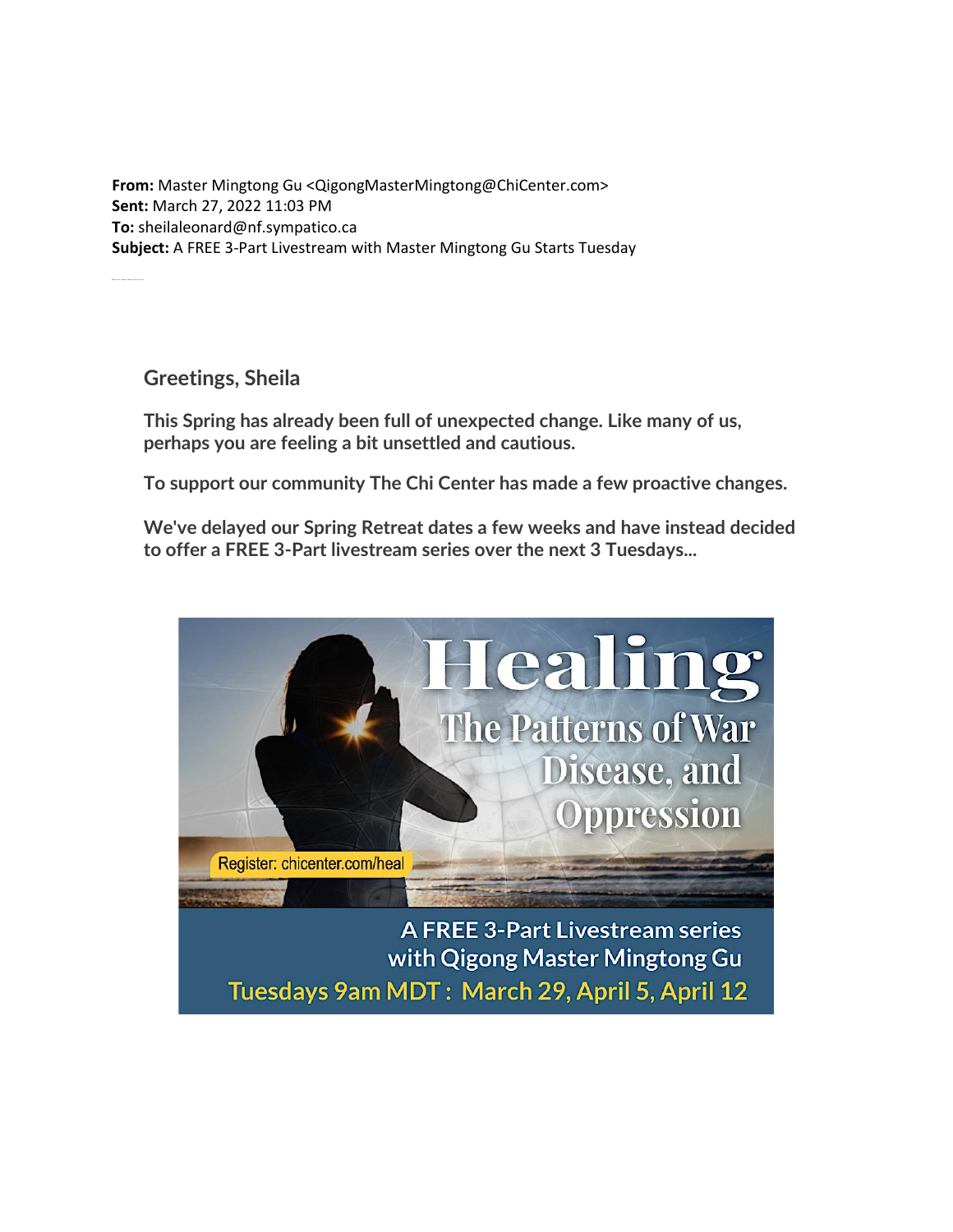**Here are the questions Master Mingtong will explore each week on the next 3 Tuesdays:**

## **[Week 1, March 29, 2022:](https://cq860.keap-link014.com/v2/click/81c4b3ce31a1ee63ddddd4b4df698607/eJyNkM1qwzAQhN9lzybWT7At30IIwTjNobTnosgrKppIirwuhOB3r5KWnFrobdmZ_YbZKxB67akboAVzbioGBSQ0Ljr0tA6etLmLkhdwdP5jm8IUob3-dvfQb1tRsaUqgC4Rs-XlebXuu_32bdft-2yNOmX-fziy5ozzB2jztOp2MM9_kvHkaPOZ4SO0lCa81RlcrkSv6Zj970RxbMvyHrZw3k6jC34MlhYmnEodY2lDyoO0UjUHxs2g68ZUyihplK1RCMGEPOSo7EU__Dypx8t34PwFw25suA==)**

**What is the deep cause of war, disease and suffering? How can we each become the cause of healing war, disease, conflict, and the pandemic?**

## **[Week 2, April 5, 2022:](https://cq860.keap-link011.com/v2/click/09b2b29b93ab58d0939c525dfd47afc4/eJyNkE9rAjEQxb_LnMXNJnT_3URElrUepD1LzE5oqCZpdrYgst_dUUt7aaG3Yea93-PNBQi99tT20ID5qAoBM0hoXHToaRk8aXM_qnwGR-ff1ymMEZrLb77v-20rC_HEHjpHZMnLbrHs2u16v2m3HUujTsz_D0eVuch_QKvnRbuBafqTjCdHq0-GD9BQGvFWp3dciV7TkfVvRHFosuweNnfejoMLfgiW5iacMh1jZkPiQVlVVweRm16XlSlqUytT2xKllEKqA0exFn3_9aQOz4_A6Qq8tWyx)**

**How to heal the trauma and karma of personal and collective conflict, oppression, and conflict?**

## **[Week 3, April 12, 2022:](https://cq860.keap-link012.com/v2/click/991de23778118d74b64d82653a74d3f0/eJyNkM1rAjEQxf-XOS9uPnC_biIiy1oPRc8SsxMaqknMzhZE9n9v1OKphd6GeW9-jzc3IHTKUdtDA_pSFQwyiKhtsOho6R0p_RAlz-Bk3ec6-jFAc_vt7qXft6Jgc5kBXQMmy-59seza7fqwabddsgYVE_8_HFlyxvkLtHpbtBuYpj_JeLa0-krwARqKI97r9DZVon08Jf8HURiaPH-Ezawz42C9G7yhmfbnXIWQGx_TII2sqyPjuldlpYta11LXpkQhBBPymKKSF13_86QOr8_A6Ru-oWyz)**

**How can each of us effectively contribute to global healing and awakening during this time of chaos and uncertainty? It is a choice as well as a matter of human survival.**

**We hope to see you on the livestreams! [CLICK TO GET THE LINKS TO](https://cq860.keap-link017.com/v2/click/b08713443d2512388ace6d17a84b71c5/eJyNkM1rAjEQxf-XOS9uPux-3URElrUeip5LzE4wqEmanS2I7P_eaIunFnob5r35Pd7cgNApR20PDeiPqmCQQURtg0VHS-9I6YcoeQZn607r6McAze23u6d-34qCzV8yoGvAZNm9LZZdu12_b9ptl6xBxcT_D0eWnHH-BK1eF-0GpulPMl4srT4TfICG4oj3Or1NlWgfz8l_JApDk-ePsJl1Zhysd4M3NNP-kqsQcuNjGqSRdXVgXPeqrHRR61rq2pQohGBCHlJU8qLrf57U4fU7cPoCv5ZstA==)** 

**[THE FREE SERIES](https://cq860.keap-link017.com/v2/click/b08713443d2512388ace6d17a84b71c5/eJyNkM1rAjEQxf-XOS9uPux-3URElrUeip5LzE4wqEmanS2I7P_eaIunFnob5r35Pd7cgNApR20PDeiPqmCQQURtg0VHS-9I6YcoeQZn607r6McAze23u6d-34qCzV8yoGvAZNm9LZZdu12_b9ptl6xBxcT_D0eWnHH-BK1eF-0GpulPMl4srT4TfICG4oj3Or1NlWgfz8l_JApDk-ePsJl1Zhysd4M3NNP-kqsQcuNjGqSRdXVgXPeqrHRR61rq2pQohGBCHlJU8qLrf57U4fU7cPoCv5ZstA==)**